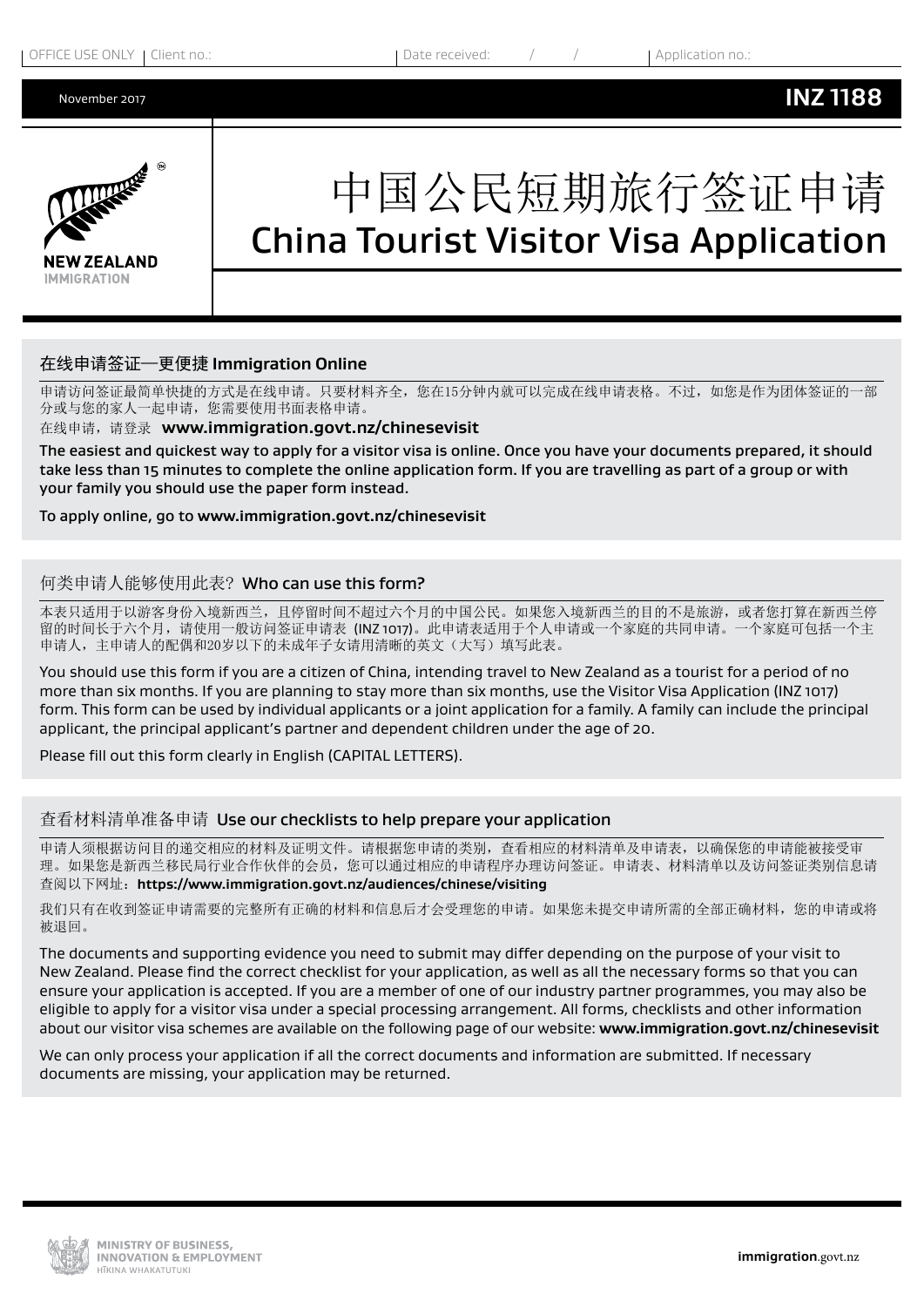| <b>Section A</b><br>主申请人个人信息 Principal applicant's personal details                                                                                                                                                                                                                                                                             |                                                                                                                                                                 |
|-------------------------------------------------------------------------------------------------------------------------------------------------------------------------------------------------------------------------------------------------------------------------------------------------------------------------------------------------|-----------------------------------------------------------------------------------------------------------------------------------------------------------------|
| 所有主申请人必须完整填写此项内容。<br>All principal applicants must complete this section.<br>请在此附上您最近六个月内拍摄的护照照片两张,并在照片背面注<br>明您的全名。<br>Attach two passport-size photographs of yourself here. The photographs must be<br>less than six months old. Write your full name on the back of both photographs.<br>A1<br>护照上的姓名 Name as shown in passport<br>姓 Family | 4.5cm<br>4.5cm<br>3.5cm<br>3.5cm                                                                                                                                |
| 名 Given<br>A2<br>曾用名(如有)Other names you are known by or have ever been known by (if any)                                                                                                                                                                                                                                                        |                                                                                                                                                                 |
| 性别 Gender<br>A <sub>3</sub><br>男 Male<br>$\pm$ Female<br><b>A5</b><br>护照内容 Passport details<br>号码 Number<br>国家 Country<br>中国 China<br>其他 Other (please specify)<br>$\perp$                                                                                                                                                                      | 出生日期 Date of birth $\frac{\log \left\lfloor \frac{N}{2} \right\rfloor}{\log \left\lfloor \frac{N}{2} \right\rfloor}$<br>有效期 Expiry date <u>Diplimimity typy</u> |
| A6<br>婚姻状况 Partnership status<br>分居/离婚 Separated/Divorced                                                                                                                                                                                                                                                                                       | □ 已婚/同居关系/同居/订婚 Married/Partner/De facto/Engaged □ 未婚 Never married<br>□ 鳏寡 Widowed                                                                             |
| <b>Section B</b><br>联系方式 Contact details<br>所有主申请人必须完整填写此项内容。All principal applicants must complete this section.                                                                                                                                                                                                                               |                                                                                                                                                                 |
| 您在中国的家庭住址和电话号码 Your residential address and telephone number in China<br><b>B</b> 1<br>住址 Address                                                                                                                                                                                                                                               |                                                                                                                                                                 |
|                                                                                                                                                                                                                                                                                                                                                 | 省 Province                                                                                                                                                      |
| 电话(白天) Telephone (daytime)                                                                                                                                                                                                                                                                                                                      | 电话(夜晚) Telephone (evening)                                                                                                                                      |
| 电子邮件 Email                                                                                                                                                                                                                                                                                                                                      |                                                                                                                                                                 |
| 此申请的联系人姓名及通信地址 Name and address for communication about this application<br>B2<br>□ 地址同 в1<br>Same as address at $ B $ , 或 or $\Box$ 如下 as below<br>姓 Family<br>名 Given<br>用英文填写公司名称(如适用)及地址 Company name (if applicable) and address                                                                                                           |                                                                                                                                                                 |
|                                                                                                                                                                                                                                                                                                                                                 |                                                                                                                                                                 |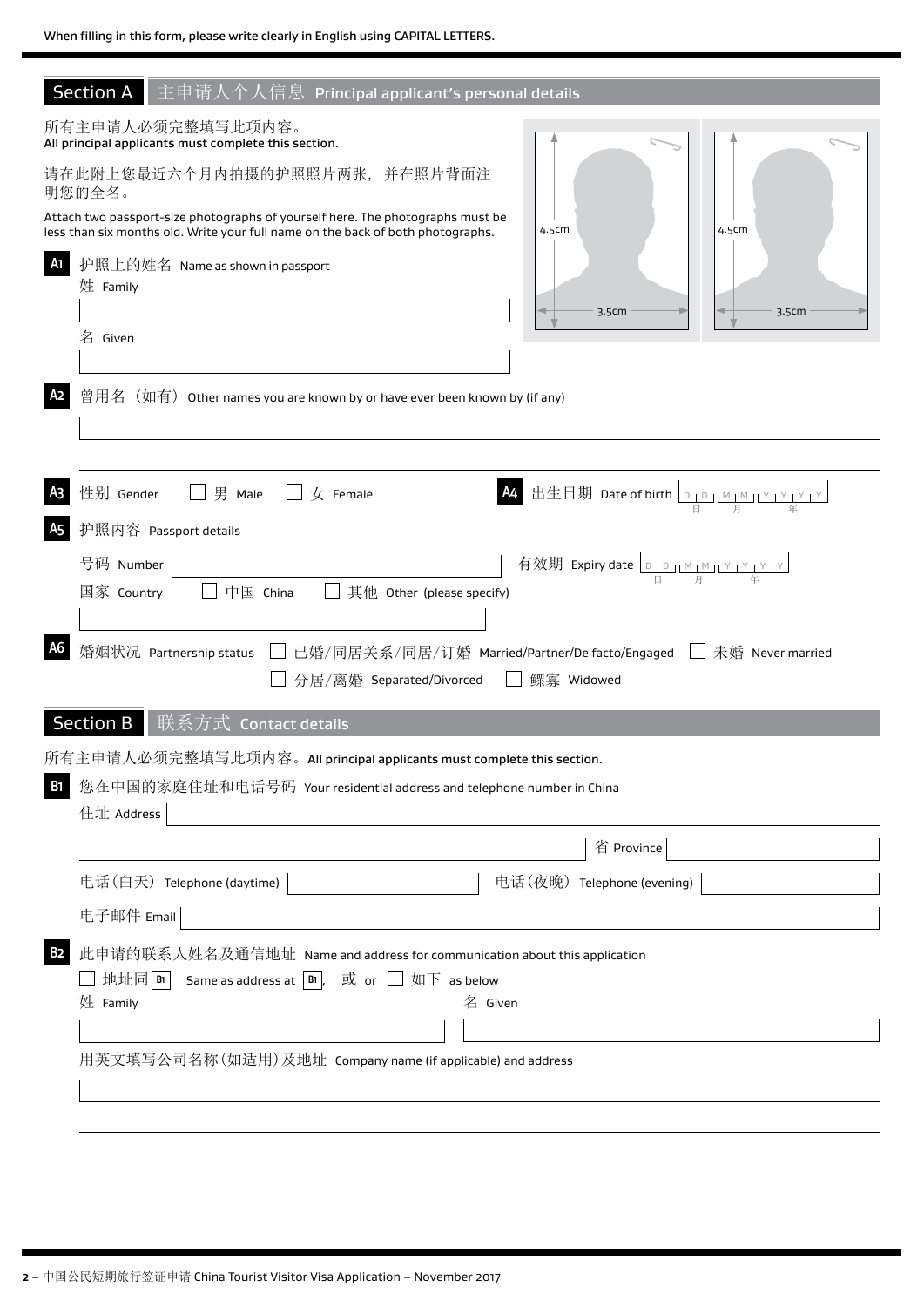用中文填写公司名称(如适用)及地址 Company name (if applicable) and address in Chinese characters

| 电话(白天) Telephone (daytime)                                                                                                                                                                                                                               | 电话(夜晚) Telephone (evening)                                                                                                                                                                                            |
|----------------------------------------------------------------------------------------------------------------------------------------------------------------------------------------------------------------------------------------------------------|-----------------------------------------------------------------------------------------------------------------------------------------------------------------------------------------------------------------------|
| 传真 Fax<br>电子邮件 Email                                                                                                                                                                                                                                     |                                                                                                                                                                                                                       |
| 如果您在 B2 中提供的是代理人的信息, 您是否已向其授权代表您行事?<br>Do you authorise the person stated at $ B2 $ to act on your behalf?<br>│ 是 Yes<br>否 No                                                                                                                            |                                                                                                                                                                                                                       |
| 您是否得到指定联系人提供的移民建议? Have you received immigration advice on this application?                                                                                                                                                                             |                                                                                                                                                                                                                       |
| 属于移民建议。<br>assisting the applicant by acting as a translator or by recording information on this form.<br>是 Yes 请确保您的移民顾问填写了 I 项: 移民顾问详细信息。<br>Please make sure that your immigration adviser completes Section I: Immigration adviser's details<br>否 No | 了解什么是移民建议请参考此网站 www.immigration.govt.nz/advice 请注意以翻译身份协助申请人或帮助申请人将相关信息填写在申请表上不<br>You can find a definition of immigration advice at www.immigration.govt.nz/advice. Please note immigration advice does not include |
| 您在新西兰的朋友、亲属或联系人的姓名及地址(如果有)<br>Names and addresses of any friends, relatives, or contacts you have in New Zealand (if applicable)<br>姓名 Name<br>地址 Address                                                                                                |                                                                                                                                                                                                                       |
| 关系 Relationship<br>姓名 Name                                                                                                                                                                                                                               | 朋友 Friend     家庭成员 Family member     其他 Other (please specify)                                                                                                                                                        |
| 地址 Address                                                                                                                                                                                                                                               |                                                                                                                                                                                                                       |
| 朋友 Friend<br>关系 Relationship                                                                                                                                                                                                                             | └─│ 家庭成员   Family member    └─│ 其他   Other   (please specify)                                                                                                                                                         |
| Section C<br>签证类别<br>Visa type                                                                                                                                                                                                                           |                                                                                                                                                                                                                       |
| 所有主申请人必须完整填写此项内容。All principal applicants must complete this section.                                                                                                                                                                                    |                                                                                                                                                                                                                       |
| 您将入境新西兰的日期 Date you will arrive in New Zealand <u>Department Year Year</u><br>您将离开新西兰的日期 Date you will depart New Zealand <u>Dipliminity in price</u><br>您访问新西兰的目的是什么? What is the purpose of your visit to New Zealand?                                 |                                                                                                                                                                                                                       |
| 旅游 Tourism □ 拜访家人/朋友 Visiting family/friends □ 其他 Other (please specify)                                                                                                                                                                                 |                                                                                                                                                                                                                       |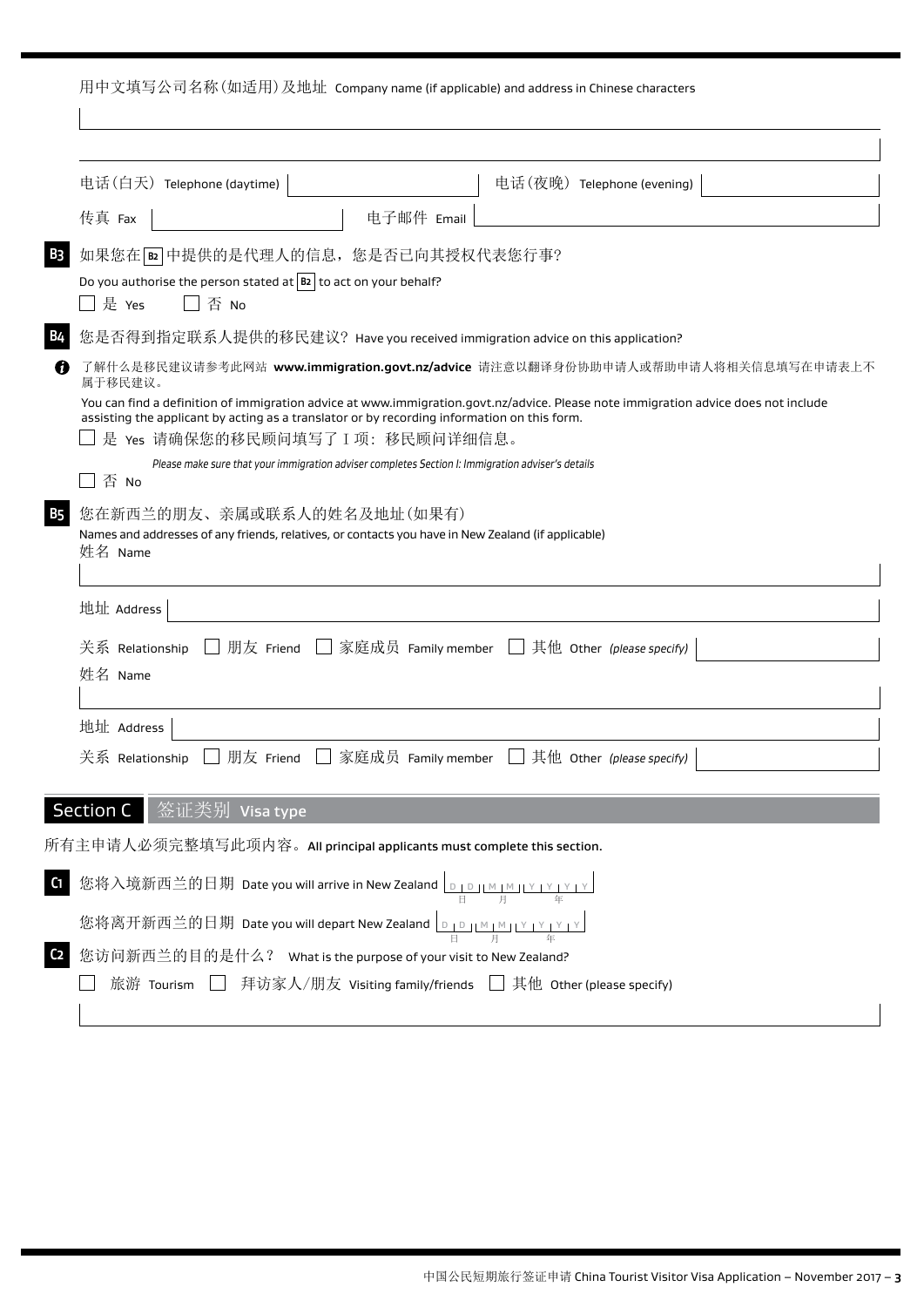# Section D 配偶的个人信息 Partner's personal details

|                | 所有在 [46] 项选择"已婚"、"同居关系"或"订婚"的主申请人,<br>无论其配偶是否一同申请, 必须完整填写此项内容。若此申请包括您<br>的配偶,请提供配偶的护照照片两张。                                                                                                                                                                                                                   |         |       |       |                                              |  |
|----------------|--------------------------------------------------------------------------------------------------------------------------------------------------------------------------------------------------------------------------------------------------------------------------------------------------------------|---------|-------|-------|----------------------------------------------|--|
|                | All principal applicants who have ticked 'Married', 'Partner' or 'Engaged' at A6<br>must complete this section with their partner's personal details, whether or<br>not the partner is included in this application Attach two photographs of your<br>partner only if they are included in this application. |         | 4.5cm |       | 4.5cm                                        |  |
|                | 如适用, 请在此附上您配偶的最近六个月内拍摄的护照照片两张,<br>并在照片背面注明您配偶的姓名。                                                                                                                                                                                                                                                            |         |       |       |                                              |  |
|                | If applicable, attach two passport-size photographs of your partner here. The<br>photographs must be less than six months old. Write your partner's full name on<br>the back of both photographs.                                                                                                            |         |       | 3.5cm | 3.5cm                                        |  |
| D <sub>1</sub> | 配偶护照上的姓名 Partner's name as shown in passport                                                                                                                                                                                                                                                                 |         |       |       |                                              |  |
|                | 姓 Family                                                                                                                                                                                                                                                                                                     | 名 Given |       |       |                                              |  |
|                |                                                                                                                                                                                                                                                                                                              |         |       |       |                                              |  |
| D <sub>2</sub> | 配偶的曾用名(如有)Other names your partner is known by or has ever been known by (if any)                                                                                                                                                                                                                            |         |       |       |                                              |  |
|                |                                                                                                                                                                                                                                                                                                              |         |       |       |                                              |  |
| D <sub>3</sub> | 配偶的性别 Partner's gender □ 男 Male □ 女 Female                                                                                                                                                                                                                                                                   |         |       |       |                                              |  |
| D <sub>4</sub> | 配偶的出生日期 Partner's date of birth $\boxed{\frac{D+D+ \mathcal{M} + \mathcal{N} + \mathcal{N} + \mathcal{N} }{\omega}}$                                                                                                                                                                                         |         |       |       |                                              |  |
| <b>D5</b>      | 配偶的护照信息 Partner's passport details                                                                                                                                                                                                                                                                           |         |       |       |                                              |  |
|                | 号码 Number                                                                                                                                                                                                                                                                                                    |         |       |       | 有效期 Expiry date <u>Dip IM IM IY IY IY IY</u> |  |
|                | 国家 Country<br>其他 Other (please specify)<br>$\Box$ 中国 China $\Box$                                                                                                                                                                                                                                            |         |       |       |                                              |  |
| D <sub>6</sub> | 您的配偶是否被包括在此申请中? Is your partner included in this application?<br>是 Yes<br>否 No                                                                                                                                                                                                                               |         |       |       |                                              |  |
|                |                                                                                                                                                                                                                                                                                                              |         |       |       |                                              |  |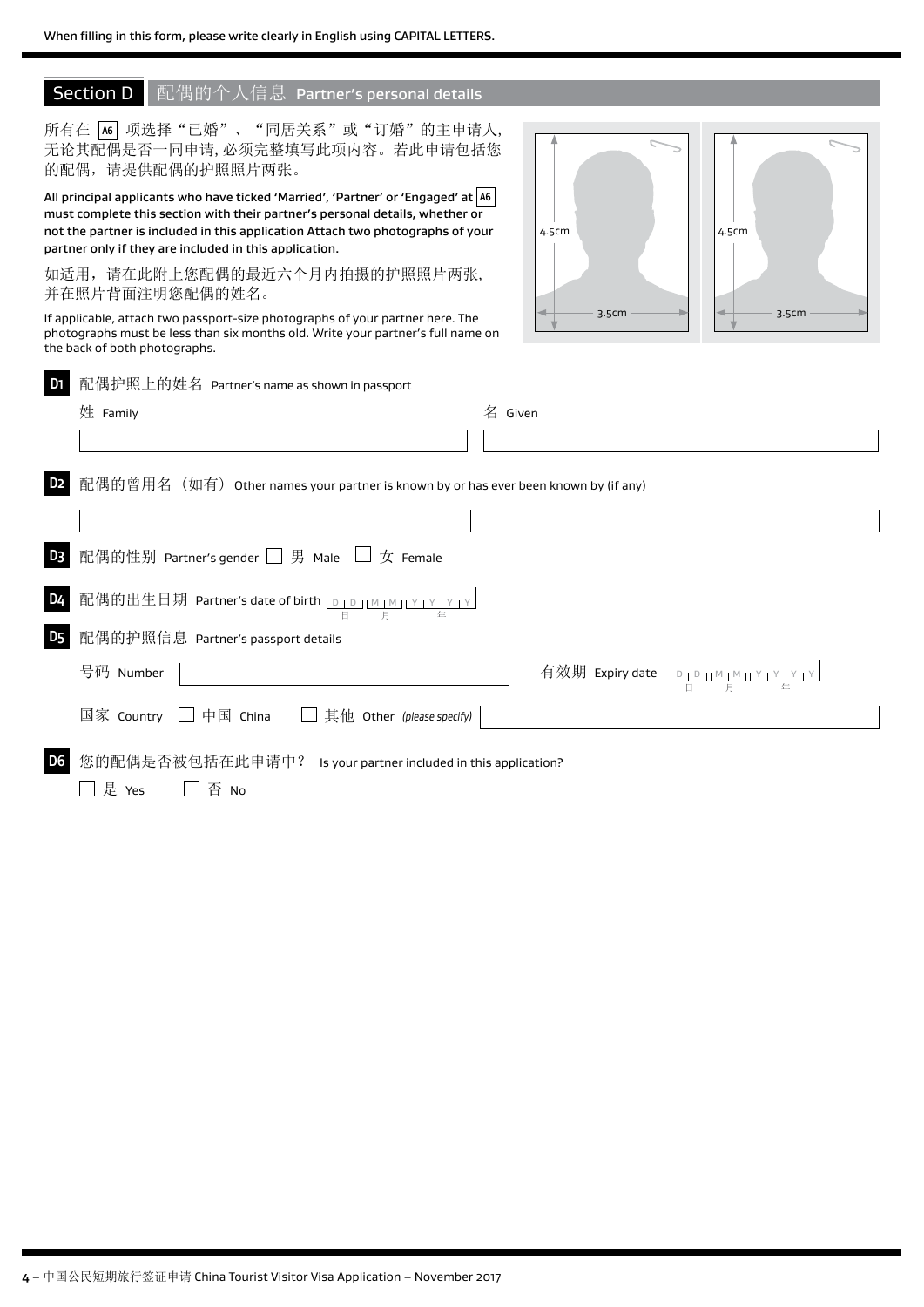# Section E 未成年子女的个人信息 Dependent children's personal details

主申请人必须填写包括在本次申请中的所有未成年子女的个人信息 You must complete this section with the details of each dependent child included in this application.

# 未成年子女 **1** Dependent child one

请在此附上该子女的最近六个月内拍摄的护照照片两张, 并在照片背面注明其姓名。

Attach two recent passport-size photographs of the child here. The photographs must be less than six months old. Write the child's full name on the back of both photographs.

| E1             | 子女护照上的姓名 Child's name as shown in passport<br>姓 Family                                                                                                                              |                                            |       |
|----------------|-------------------------------------------------------------------------------------------------------------------------------------------------------------------------------------|--------------------------------------------|-------|
|                | 名 Given                                                                                                                                                                             | 4.5cm                                      | 4.5cm |
| E <sub>2</sub> | □ 男 Male □ 女 Female<br>子女的性别 Child's gender                                                                                                                                         | 3.5cm                                      | 3.5cm |
| E <sub>3</sub> | 子女的出生日期 Child's date of birth <u>Departion prodective</u>                                                                                                                           |                                            |       |
| <b>E4</b>      | 子女的护照内容 Child's passport details                                                                                                                                                    |                                            |       |
|                | 号码 Number                                                                                                                                                                           | 有效期 Expiry date <u>DIDIMIMILY LYTYTY</u>   |       |
|                | 国家 Country □ 中国 China □ 其他 Other (please specify)                                                                                                                                   |                                            |       |
|                | 未成年子女 2 Dependent child two                                                                                                                                                         |                                            |       |
|                | 请在此附上该子女最近六个月内拍摄的护照照片两张,并在照片背<br>面注明其姓名。                                                                                                                                            |                                            |       |
|                | Attach two recent passport-size photographs of the child here. The photographs<br>must be less than six months old. Write the child's full name on the back of both<br>photographs. | 4.5cm                                      | 4.5cm |
| <b>E5</b>      | 子女护照上的姓名 Child's name as shown in passport                                                                                                                                          |                                            |       |
|                | 姓 Family                                                                                                                                                                            |                                            |       |
|                |                                                                                                                                                                                     | 3.5cm                                      | 3.5cm |
|                | 名 Given                                                                                                                                                                             |                                            |       |
|                |                                                                                                                                                                                     |                                            |       |
| E <sub>6</sub> | 子女的性别 Child's gender<br>$\Box$ 男 Male $\Box$<br>$\overline{x}$ Female                                                                                                               |                                            |       |
| E7             |                                                                                                                                                                                     |                                            |       |
| E8             | 子女的护照内容 Child's passport details                                                                                                                                                    |                                            |       |
|                | 号码 Number                                                                                                                                                                           | 有效期 Expiry date <u>DIDJIMIMJIYIYIYIYIY</u> |       |
|                | 中国 China<br>其他 Other (please specify)<br>国家 Country                                                                                                                                 |                                            |       |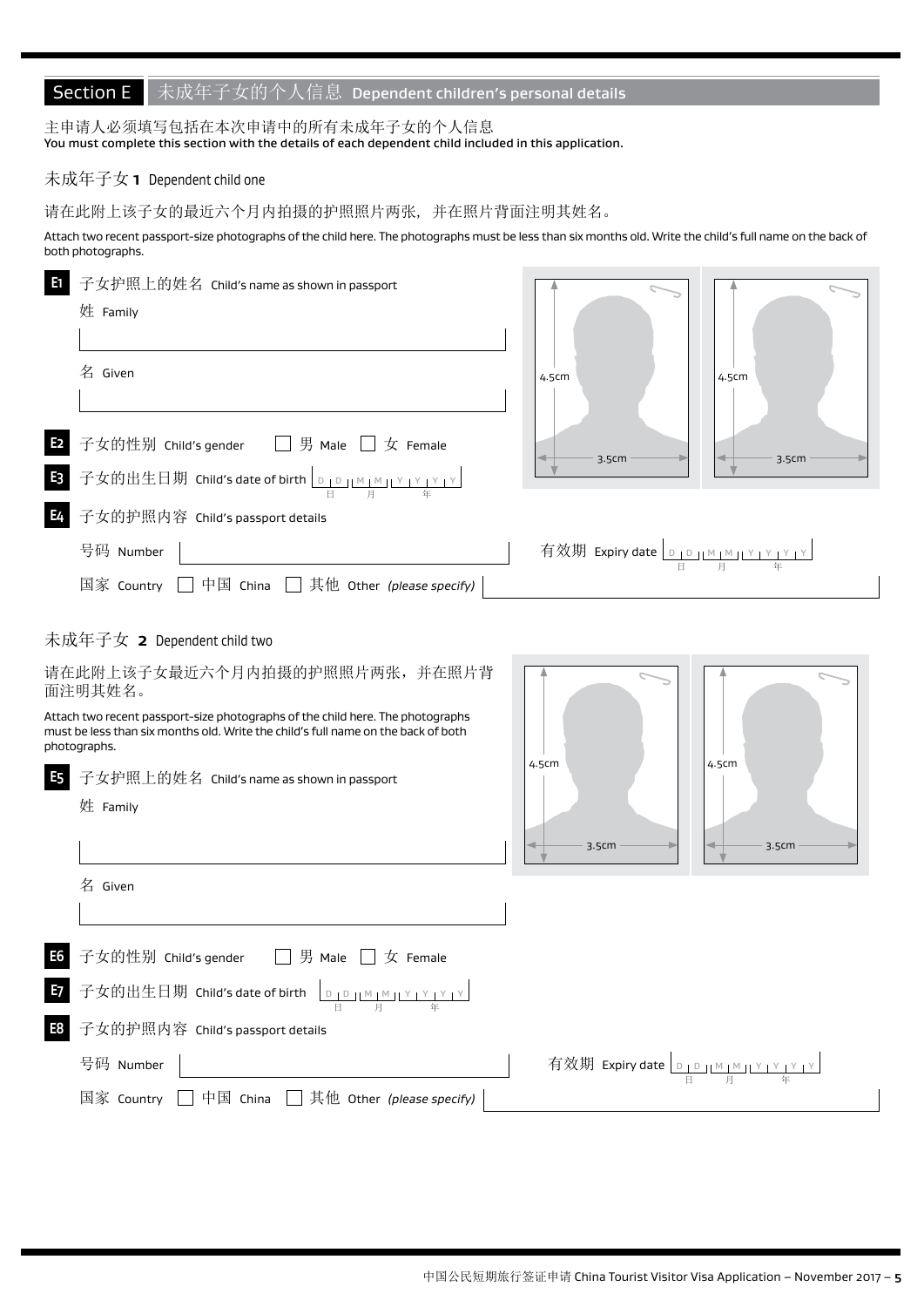|                | Section F 健康状况 Health                                                                                                                                                                                                                                                                                                     |
|----------------|---------------------------------------------------------------------------------------------------------------------------------------------------------------------------------------------------------------------------------------------------------------------------------------------------------------------------|
|                | 所有主申请人必须完整填写此项内容。All principal applicants must complete this section.                                                                                                                                                                                                                                                     |
| F <sub>1</sub> | 您本人或本次申请所包括的其他任何人是否患有肺结核?<br>Do you or any person included in this application have tuberculosis (TB)?<br>是 Yes<br>否 No                                                                                                                                                                                                   |
| F <sub>2</sub> | 您本人或本次申请所包括的其他任何人在新西兰停留期间是否需要或可能需要接受以下治疗:<br>Do you or any person included in this application have any medical condition that requires, or may require, one of the following during your stay<br>in New Zealand?                                                                                                         |
|                | 是 Yes<br>否 No<br>• 肾透析 Renal dialysis<br>是 Yes<br>・住院治疗 Hospital care<br>否 No<br>□ 是 Yes<br>• 住院看护 Residential care<br>否 No<br>住院看护是指对在精神上、感官上、智力上有疾病的人或老年人的住院护理。<br>Residential care is defined as in-patient care for people with psychiatric, sensory or intellectual disabilities or live-in facilities for the aged. |
| F <sub>3</sub> | 您本人或本次申请所包括的其他任何人是否已怀孕? Are you or any person included in this application pregnant?<br>是 Yes<br>否 No                                                                                                                                                                                                                     |
| F4             | 如果您对上述下- [5] 项任何问题回答为"是", 请在下面作出详细说明。<br>If you have answered Yes to any of the questions in $ F_1 $ to $ F_3 $ , please provide details.                                                                                                                                                                                 |
|                |                                                                                                                                                                                                                                                                                                                           |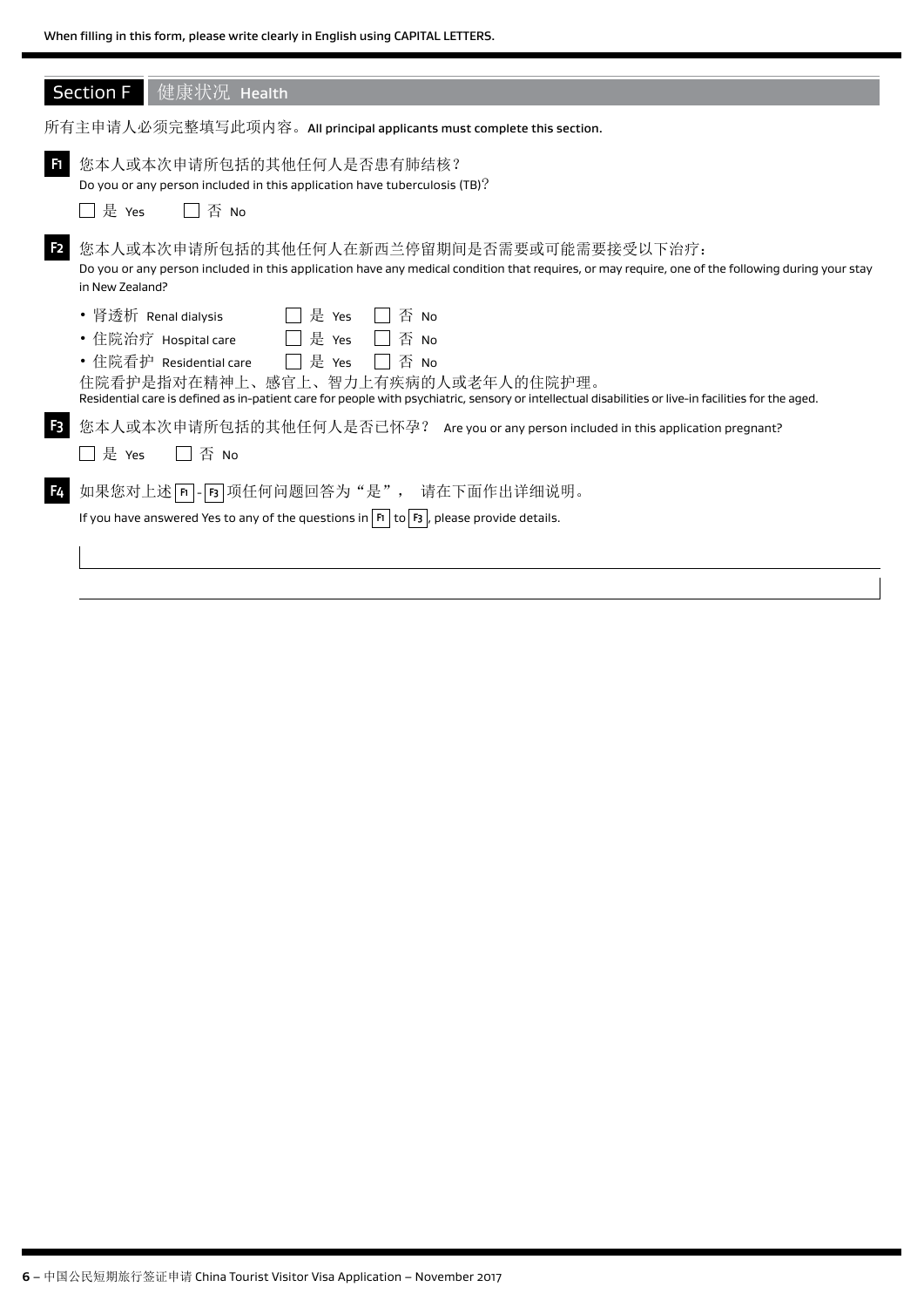| Section G 品行 Character |  |  |
|------------------------|--|--|
|                        |  |  |

|                | 所有申请人必须完整填写此项内容。注意: 如果您的申请因为品行问题被拒签, 新西兰移民局可能在您的护照上加注,<br>以证明您曾经申请过新西兰签证。                                                                                                                                                                                                            |
|----------------|--------------------------------------------------------------------------------------------------------------------------------------------------------------------------------------------------------------------------------------------------------------------------------------|
|                | All applicants must complete this section. Note: if your application is declined for character reasons, Immigration New Zealand may place a<br>notation in your passport indicating that you applied for a visa for New Zealand.                                                     |
| G <sub>1</sub> | 您本人或此申请中包括的任何人是否曾经在任何时候因为违法而被定罪,包括违章驾驶?请注意这包括任何在新西兰<br>境外随后被宣告无罪或被依法清除的罪行。                                                                                                                                                                                                           |
|                | Have you, or anyone included in this application, been convicted at any time of any offence, including any driving offence? Please note that<br>this includes any conviction(s) outside of New Zealand subsequently cleared or wiped by 'clean slate' legislation.<br> 是 Yes<br>否 No |
| G <sub>2</sub> | 您本人或此申请中包括的任何人目前是否因违反任何国家的法律而被                                                                                                                                                                                                                                                       |
|                | Are you, or is anyone included in this application, currently:                                                                                                                                                                                                                       |
|                | • 调查 under investigation<br> 是 Yes<br>否 No                                                                                                                                                                                                                                           |
|                | 是 Yes<br>否 No<br>• 通缉审问 wanted for questioning                                                                                                                                                                                                                                       |
|                | 是 Yes<br>否 No<br>• 面临指控 facing charges                                                                                                                                                                                                                                               |
|                | for any offence in any country?                                                                                                                                                                                                                                                      |
| G <sub>3</sub> | 您本人或此申请中包括的任何人是否曾经被任何国家,包括新西兰:<br>Have you, or has anyone included in this application, ever been:                                                                                                                                                                                   |
|                |                                                                                                                                                                                                                                                                                      |
|                | • 禁止入境 excluded<br>是 Yes<br>否 No<br>是 Yes                                                                                                                                                                                                                                            |
|                | • 拒绝入境 refused entry<br>否 No<br>是 Yes<br>否 No<br>• 遣返或驱逐出境 removed or deported                                                                                                                                                                                                       |
|                | from any country, including New Zealand?                                                                                                                                                                                                                                             |
|                |                                                                                                                                                                                                                                                                                      |
| G4             | 您本人或此申请中包括的任何人是否曾经被任何国家拒绝给予过访问、工作、学习或定居的签证或许可?<br>Have you, or has anyone included in this application, ever been refused a visa/permit to visit, work, study or reside in any country?                                                                                              |
|                | 否 No<br>ヿ是 Yes                                                                                                                                                                                                                                                                       |
| G5             | 您本人或此申请中包括的任何人是否曾经是恐怖组织的成员或依附于任何恐怖组织?                                                                                                                                                                                                                                                |
|                | Have you, or has anyone included in this application, ever been a member of, or adhered to, any terrorist organisation?                                                                                                                                                              |
|                | 否 No<br>□ 是 Yes                                                                                                                                                                                                                                                                      |
| G6             | 您本人或此申请中包括的任何人是否曾经(或目前)和任何倡导或犯下战争罪行、反人道罪及或其他严重侵犯人权罪                                                                                                                                                                                                                                  |
|                | 的政府、政权、团体或者机构相关联,是否为其成员或参与其中?                                                                                                                                                                                                                                                        |
|                | Have you, or has anyone included in this application, had (or currently have) an association with, membership of, or involvement with, any                                                                                                                                           |
|                | government, regime, group or agency that has advocated or committed war crimes, crimes against humanity and/or other gross human<br>rights abuses?                                                                                                                                   |
|                | 是 Yes<br>$\Box$ $\overline{\mathrm{B}}$ No                                                                                                                                                                                                                                           |
|                |                                                                                                                                                                                                                                                                                      |
|                | 如果您对以上任何一项问题回答为"是",请给予详细说明。这包括任何指控、罪行、判决或处罚的内容。如有必<br>要,请写在附加页上。                                                                                                                                                                                                                     |
|                | If you have answered yes to any of the questions above give full details. This includes full details of any charges, convictions and the<br>sentence or penalty imposed. Continue on a separate piece of paper if necessary.                                                         |
|                |                                                                                                                                                                                                                                                                                      |
|                |                                                                                                                                                                                                                                                                                      |
|                |                                                                                                                                                                                                                                                                                      |
|                |                                                                                                                                                                                                                                                                                      |
|                |                                                                                                                                                                                                                                                                                      |
|                |                                                                                                                                                                                                                                                                                      |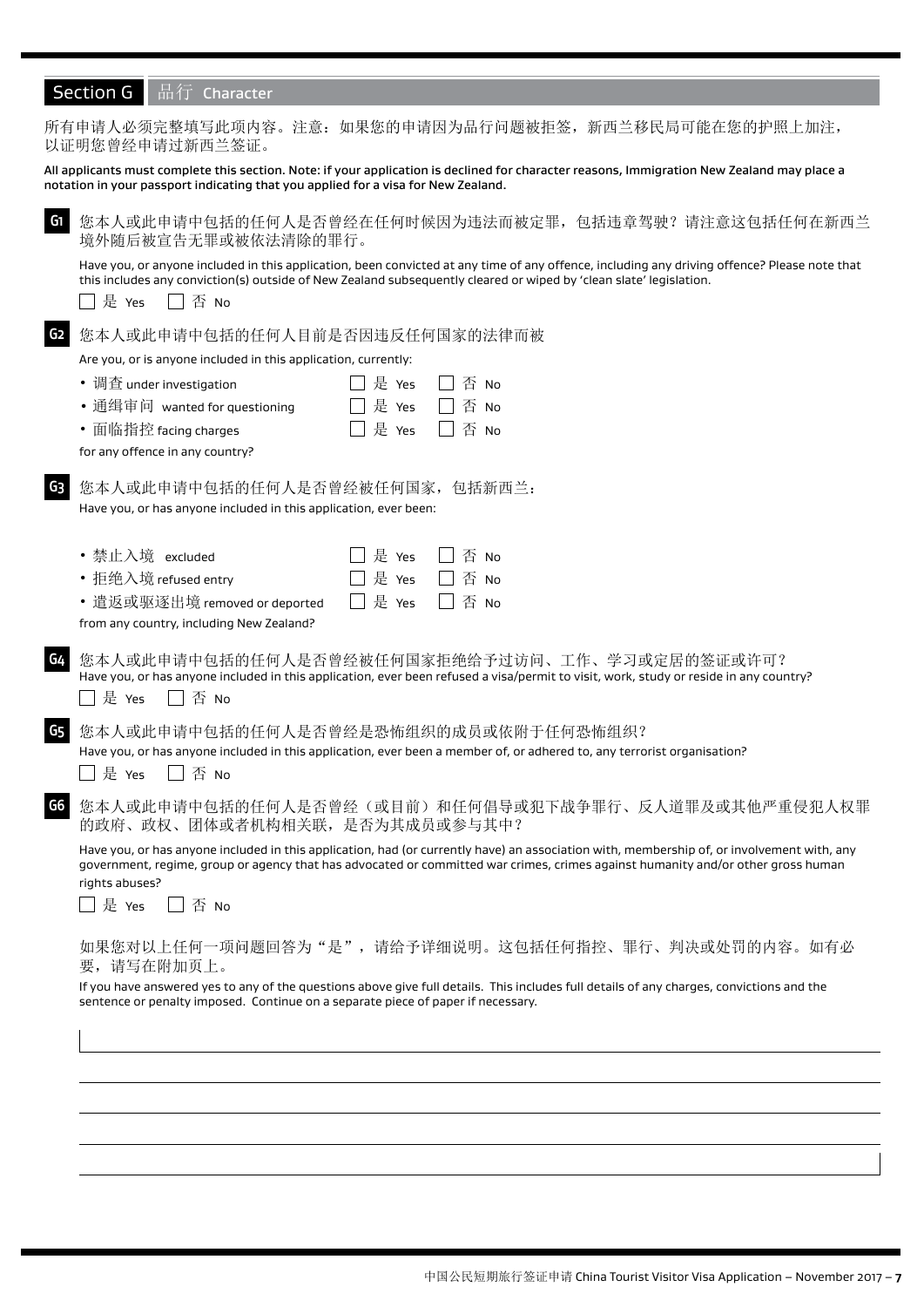# **Section H** 申请人声明 Declaration by applicant

所有包括在本次申请中的申请人必须完整填写此项内容。All of the people included in this application must complete this section.

我知道如果递交虚假或误导信息,我的申请将会被直接拒签(在无进一步警告的情况下)。 I understand that if false or misleading information is submitted, my application may be declined without further warning.

关于此申请表的所有问题,我所提供的信息都是真实和正确的。I have provided true and correct answers to the questions in this form.

如果某些相关事实或情况变化会影响到我的 **(1)** 签证申请结果,或 **(2)** 我基于该签证申请获批新西兰入境许可,我将及时通 知新西兰移民局。 I will inform Immigration New Zealand of any relevant fact or change of circumstances that may (i) affect the decision on my application for a visa, or (ii) affect the decision to grant entry permission based on the visa for which I am applying.

我同意在我的签证过期之前离开新西兰。否则我可能被新西兰移民局递解出境。I agree to leave New Zealand before my visa expires. If I remain in New Zealand after my visa has expired, I may be deported by Immigration New Zealand.

我知道我没有资格享有新西兰的免费医疗,我将支付我在新西兰所接受的任何医疗服务和协助的费用。I understand that I am not entitled to free health care in New Zealand, and I will pay for any health care or medical assistance I may require in New Zealand.

如果我的配偶被包括在此申请中,我们在此声明我们生活在一起并且我们的配偶关系真实稳定。If my partner is included in this application, we declare we are living together in a genuine and stable partnership.

我知道为我提供移民建议的移民顾问应该依照《2007移民顾问执照法》取得执照。如果没有,新西兰移民局将退还我的申 请材料,并不予审理。 I understand that if I have received immigration advice from an immigration adviser and if that immigration adviser is not licensed under the Immigration Advisers Licensing Act 2007 when they should be, Immigration New Zealand will return my application.

我授权新西兰移民局将本人健康情况及移民身份提供给任何相关的医疗机构。我授权任何相关的医疗机构可将本人健康情 况告知新西兰移民局。I authorise Immigration New Zealand to provide information about my health and my immigration status to any health service agency. I authorise any health service agency to provide information about my health to Immigration New Zealand.

我授权新西兰移民局对申请表中所含的内容做任何必要的询问以便:

• 审理决定我的申请;

• 在对我的申请作出决定后,回复有关我的移民身份的询问。

I authorise Immigration New Zealand to make any necessary enquiries about information on this form so that they can:

• make a decision on this application

• answer enquiries about my immigration status once my application has been decided.

我授权任何掌握这些信息(包括个人信息)的机构向新西兰移民局透露有关的任何情况。

I authorise any agency that holds information (including personal information) related to those matters to disclose that information to Immigration New Zealand.

主申请人签名 Signature of principal applicant

|                                                                                                                                            | 日期 Date $\boxed{D \perp D \perp M \perp M \perp Y \perp Y \perp Y \perp Y}$                                                                                                              |
|--------------------------------------------------------------------------------------------------------------------------------------------|------------------------------------------------------------------------------------------------------------------------------------------------------------------------------------------|
| 如果主申请人不满18岁,请父母或监护人签名  Signature of parent or guardian if principal applicant is under 18 years of age                                     |                                                                                                                                                                                          |
|                                                                                                                                            |                                                                                                                                                                                          |
| 随行配偶签名 Signature of Partner (if travelling)                                                                                                |                                                                                                                                                                                          |
|                                                                                                                                            | 日期 Date $\frac{\log \left[\frac{D}{D} \right] \log \left[\frac{N}{D} \right] \log \left[\frac{N}{D} \right] \log \left[\frac{N}{D} \right]}{\frac{N}{D} \log \left[\frac{N}{D} \right]}$ |
| 18岁以上随行子女签名(如适用)<br>Signature of accompanying dependent children over 18 years of age (if applicable)                                      |                                                                                                                                                                                          |
|                                                                                                                                            |                                                                                                                                                                                          |
| 18岁以上随行子女签名(如适用)<br>Signature of accompanying dependent children over 18 years of age (if applicable)                                      |                                                                                                                                                                                          |
|                                                                                                                                            | 日期 Date $\boxed{\frac{D+D+M+M+Y+Y+Y}{B}$                                                                                                                                                 |
| 如果随行子女不满18岁,请父母或监护人签名(如适用)<br>Signature of parent or guardian if accompanying dependent children are under 18 years of age (if applicable) |                                                                                                                                                                                          |
|                                                                                                                                            | 日期 Date DIDJMIMIYIYIYIY                                                                                                                                                                  |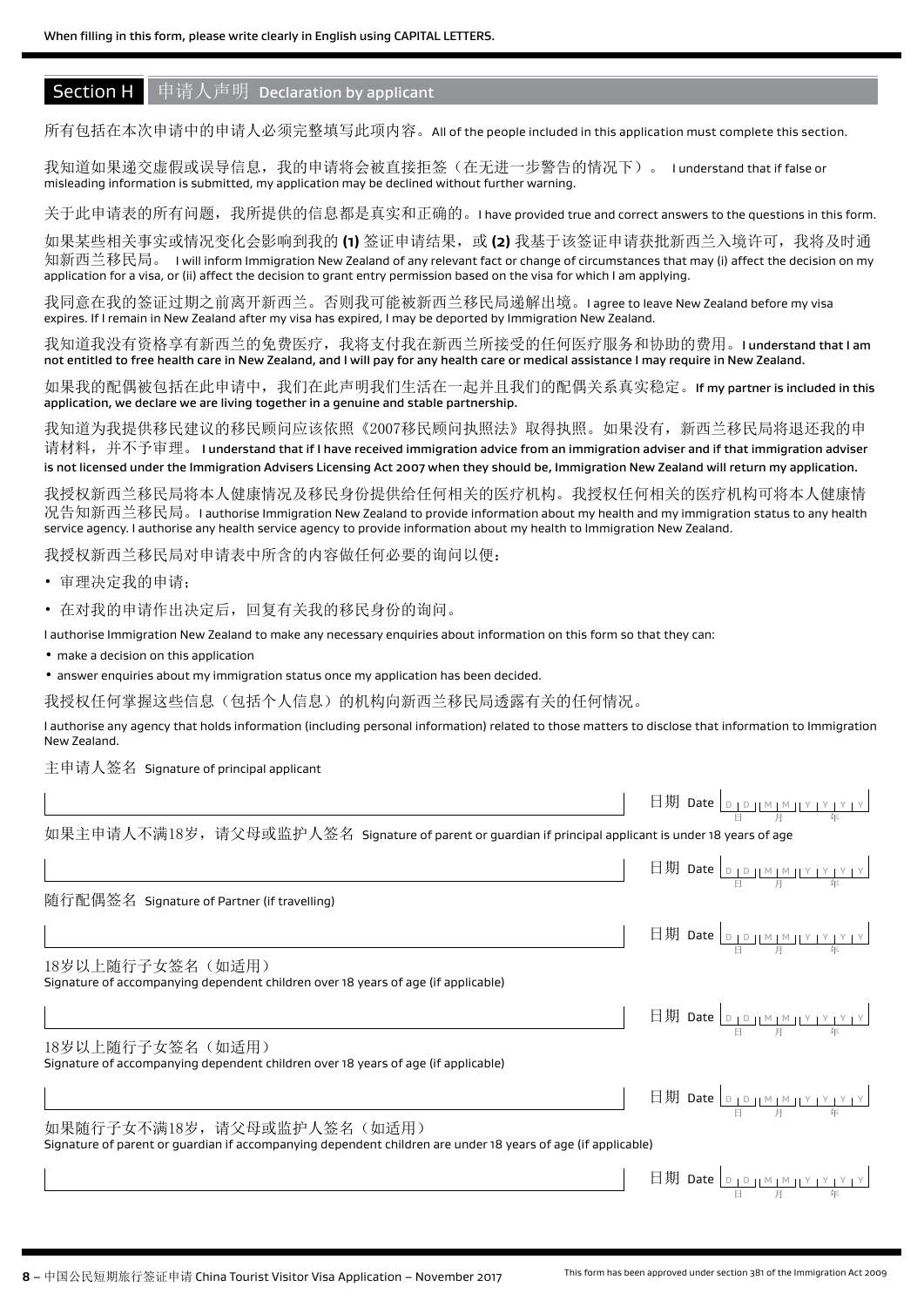| 本项内容必须由申请人的移民顾问完整填写。如果申请人没有移民顾问,本部分不需要填写。                                                                                                                                                                                                                                                                                                                                                                         |
|-------------------------------------------------------------------------------------------------------------------------------------------------------------------------------------------------------------------------------------------------------------------------------------------------------------------------------------------------------------------------------------------------------------------|
| This section must be completed by the applicant's immigration adviser. If the applicant does not have an immigration adviser, this section<br>does not have to be completed. If you have assisted the applicant solely by acting as a translator or by recording information on the form,<br>you do not have to complete this section. Complete Section J: Declaration by person assisting the applicant instead. |
| 请选择适用的一项 Tick the one option that applies to you.                                                                                                                                                                                                                                                                                                                                                                 |
| 依照《2007移民顾问执照法》,我是一名注册移民顾问。转到 [12]                                                                                                                                                                                                                                                                                                                                                                                |
| l am a licensed immigration adviser under the New Zealand Immigration Advisers Licensing Act 2007. Go to   12                                                                                                                                                                                                                                                                                                     |
| 依照《2007移民顾问执照法》,我可豁免注册。转到 B                                                                                                                                                                                                                                                                                                                                                                                       |
| I am exempt from licensing under the New Zealand Immigration Advisers Licensing Act 2007. Go to   13                                                                                                                                                                                                                                                                                                              |
| 根据《2007移民顾问执照法》,如果您应该注册却未注册,新西兰移民局将退还您客户的申请。除豁免注册情况外,<br>未持有执照却提供移民建议属违法行为。                                                                                                                                                                                                                                                                                                                                       |
| If you are unlicensed when you should be licensed under the Immigration Advisers Licensing Act 2007, Immigration New Zealand will return<br>your client's application. It is an offence to provide immigration advice without holding a licence, unless you are exempt.                                                                                                                                           |
| 注册移民顾问。请提供您执照的详细信息 Licensed advisers. Provide your licence details.                                                                                                                                                                                                                                                                                                                                               |
| 执照类别 Licence type                                                                                                                                                                                                                                                                                                                                                                                                 |
| 正式 full<br>□ 临时 provisional □ 限制性 limited 请列出注册登记的限制条款。List conditions specified in the register.                                                                                                                                                                                                                                                                                                                 |
|                                                                                                                                                                                                                                                                                                                                                                                                                   |
|                                                                                                                                                                                                                                                                                                                                                                                                                   |
|                                                                                                                                                                                                                                                                                                                                                                                                                   |
| 执照号码: Licence number                                                                                                                                                                                                                                                                                                                                                                                              |
| 2, 0, 1, 1                                                                                                                                                                                                                                                                                                                                                                                                        |
| 转到Section J: 申请人协助人的声明  Go to Section J: Declaration by person assisting the applicant.                                                                                                                                                                                                                                                                                                                           |
|                                                                                                                                                                                                                                                                                                                                                                                                                   |
| 豁免注册。请选择以下对应的某一项说明您豁免注册的原因。<br>$\vert$ 3<br>Exempt from licensing. Tick one box below to show why you are exempt from licensing.                                                                                                                                                                                                                                                                                  |
| 我只在家庭内或在非正式情况下提供咨询,我没有提供系统性的或有偿咨询。<br>I provided immigration advice in an informal or family context only, and I did not provide the advice systematically or for a fee.                                                                                                                                                                                                                                          |
| 我是一名新西兰国会议员或他们的工作人员,我所提供的移民建议是我的雇佣合同的一部分。<br>I am a New Zealand Member of Parliament or member of their staff and I provided immigration advice as part of my employment<br>agreement.                                                                                                                                                                                                                            |
| 我是(驻外)外交官或使领馆雇员。I am a foreign diplomat or consular staff.                                                                                                                                                                                                                                                                                                                                                        |
| 我是新西兰政府雇员, 我所提供的移民建议在我的雇佣合同规定的范围以内。<br>I am an employee of the New Zealand public service and I provided immigration advice within the scope of my employment agreement.                                                                                                                                                                                                                                          |
| 我是一名律师, 并持有有效的新西兰高等法院颁发的律师执业证书。<br>I am a lawyer and I hold a current practising certificate as a barrister or as a barrister and solicitor of the High Court of New Zealand.                                                                                                                                                                                                                                     |
| 我受雇于或作为志愿者为某新西兰社区法律中心工作,该法律中心至少雇有一名律师或拥有一名律师作为有监管权<br>的雇员或志愿者。<br>I am employed by, or I am working as a volunteer for, a New Zealand community law centre where at least one lawyer is on the employing<br>body of the community law centre or is employed by or working as a volunteer for the community law centre in a supervisory capacity.                                                                  |
| 我是新西兰公民咨询局的雇员或志愿者。I am employed by, or I am working as a volunteer for, a New Zealand citizens advice<br>bureau.                                                                                                                                                                                                                                                                                                  |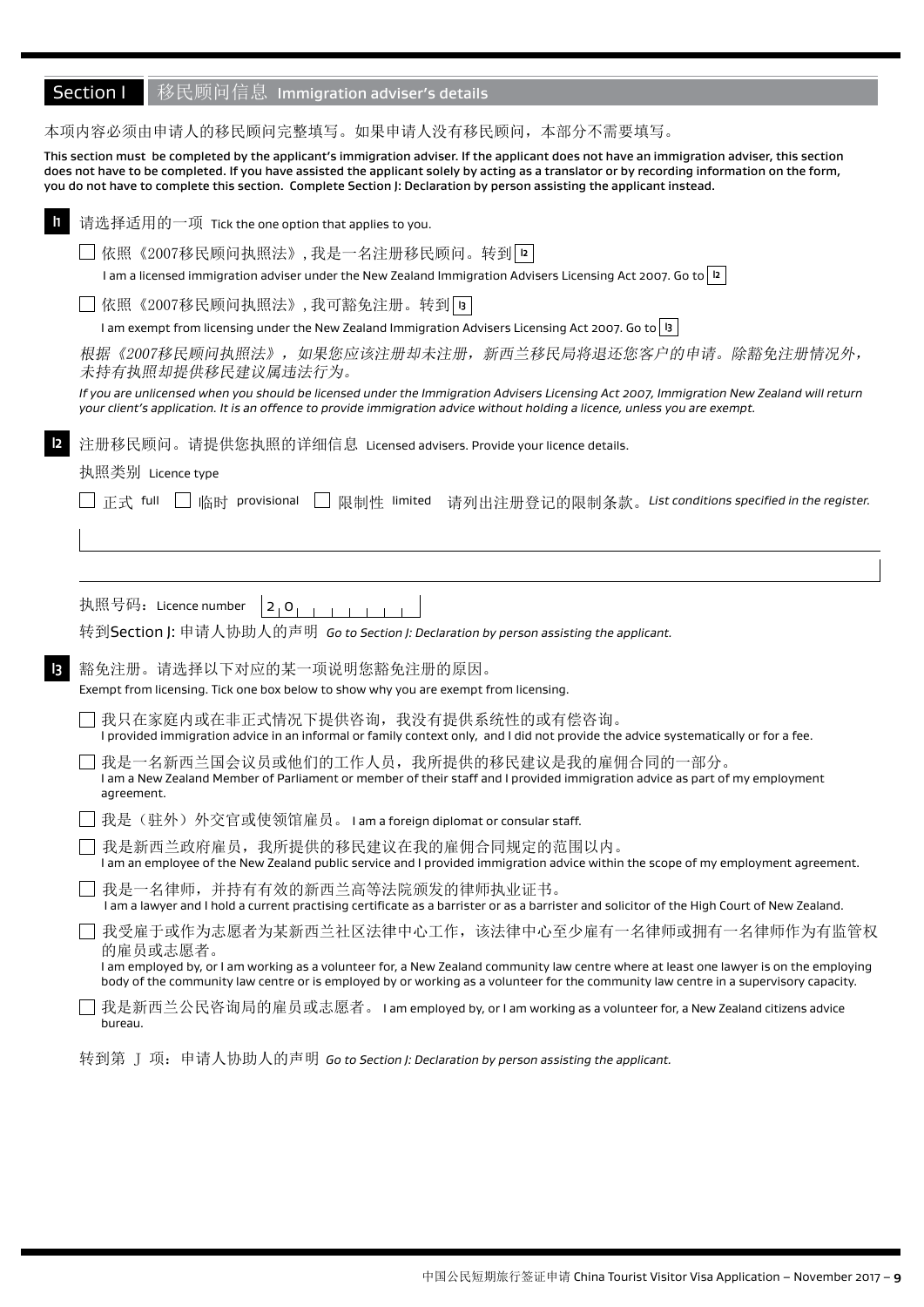# **Section J** 申请人协助人的声明 Declaration by person assisting the applicant

本项内容必须由申请人的移民顾问或为申请人提供移民信息咨询、解答、翻译或代理填写申请表的任何协助人填写并签 字。如果申请人无移民顾问,也无人协助其填写表格,此项无须填写。

This section must be completed and signed by the applicant's immigration adviser, or by any person who has assisted the applicant by providing immigration advice, explaining, translating, or recording information on the form for the applicant. If the applicant does not have an immigration adviser, and no one helped the applicant to fill in this form, this section does not have to be completed.

根据《2007移民顾问执照法》,如果您应该注册却未注册成为移民顾问, 新西兰移民局将退还您客户的申请材料。除豁免 注册情况外,未持有执照却提供移民建议属违法行为。

*If you are unlicensed when you should be licensed under the Immigration Advisers Licensing Act 2007, Immigration New Zealand will return your client's application. It is an offence to provide immigration advice without holding a licence.*

如需了解更多信息请登陆移民顾问管理局网站:**www.iaa.govt.nz,** 电子邮件:**info@iaa.govt.nz,** 或写信给移民顾问管理局,地址: PO Box 6222, Wellesley Street, Auckland 1141, New Zealand.

*For more information, go to the Immigration Advisers Authority website www.iaa.govt.nz, or email info@iaa.govt.nz or write to them at PO Box 6222, Wellesley Street, Auckland 1141, New Zealand.*

申请人协助人的姓名和地址 Name and address of person assisting applicant

|  |  | □ 同 B2 项所填地址 Same as address given at B2 或 or □ 如下所示 as below. |  |  |  |  |
|--|--|----------------------------------------------------------------|--|--|--|--|
|--|--|----------------------------------------------------------------|--|--|--|--|

姓 Family/last name  $\pm 2$  and  $\pm 3$  and  $\pm 4$  and  $\pm 4$  Given/first name(s)

公司名称(如适用)和地址 Company name (if applicable) and address

| 电话(白天) Telephone (daytime) | 电话(夜晚) Telephone (evening) |
|----------------------------|----------------------------|
| 传真 Fax                     | 电子邮件 Email                 |

我明白在申请人签署申请表后,在未声明指出哪些信息或材料被更改、增加或附加以及由何人所做的情况下,对申请表及 其所附材料的内容进行任何增改的行为是违法的。如果我有更改或添加的内容,我必须在申请表上声明所更改的内容,由 何人更改及更改的原因。

I understand that after the applicant has signed this form it is an offence for me to change or add further information, or change or add any documents attached to the form, without making a statement identifying what information or material has been changed, added or attached and by whom. If I make these changes or additions, I must state on the form what they were, who made them and the reason they were made.

我明白对此违法行为的最高处罚是高达100,000新西兰元的罚金及或长达7年的监禁。

I understand that the maximum penalty for this offence is a fine of up to NZ\$100,000 and/or a term of imprisonment of up to seven years.

我证明是申请人要求我协助其填写此申请表及附加表格,并且证明在本人签署此声明之前,申请人确认表中所提供的信息 准确无误。

I certify that the applicant asked me to help them complete this form and any additional forms. I certify that the applicant agreed that the information provided was correct before signing the declaration.

我为申请人提供的是翻译协助。I have assisted the applicant as an interpreter/translator.

我协助申请人填写此申请表。I have assisted the applicant with recording information on the form.

我为申请人提供了其他协助。请具体说明: I have assisted the applicant in another way. Specify:

我为申请人提供了(如《2007移民顾问执照法》所定义的)移民建议,而且,我在 I 项中填写的移民顾问详细信息是 准确的。

I have provided immigration advice (as defined in the Immigration Advisers Licensing Act 2007) and my details in Section I: Immigration adviser's details are correct.

协助人签名 Signature of person assisting

 $\Box$ 

 D D M M Y Y Y Y 日 月 年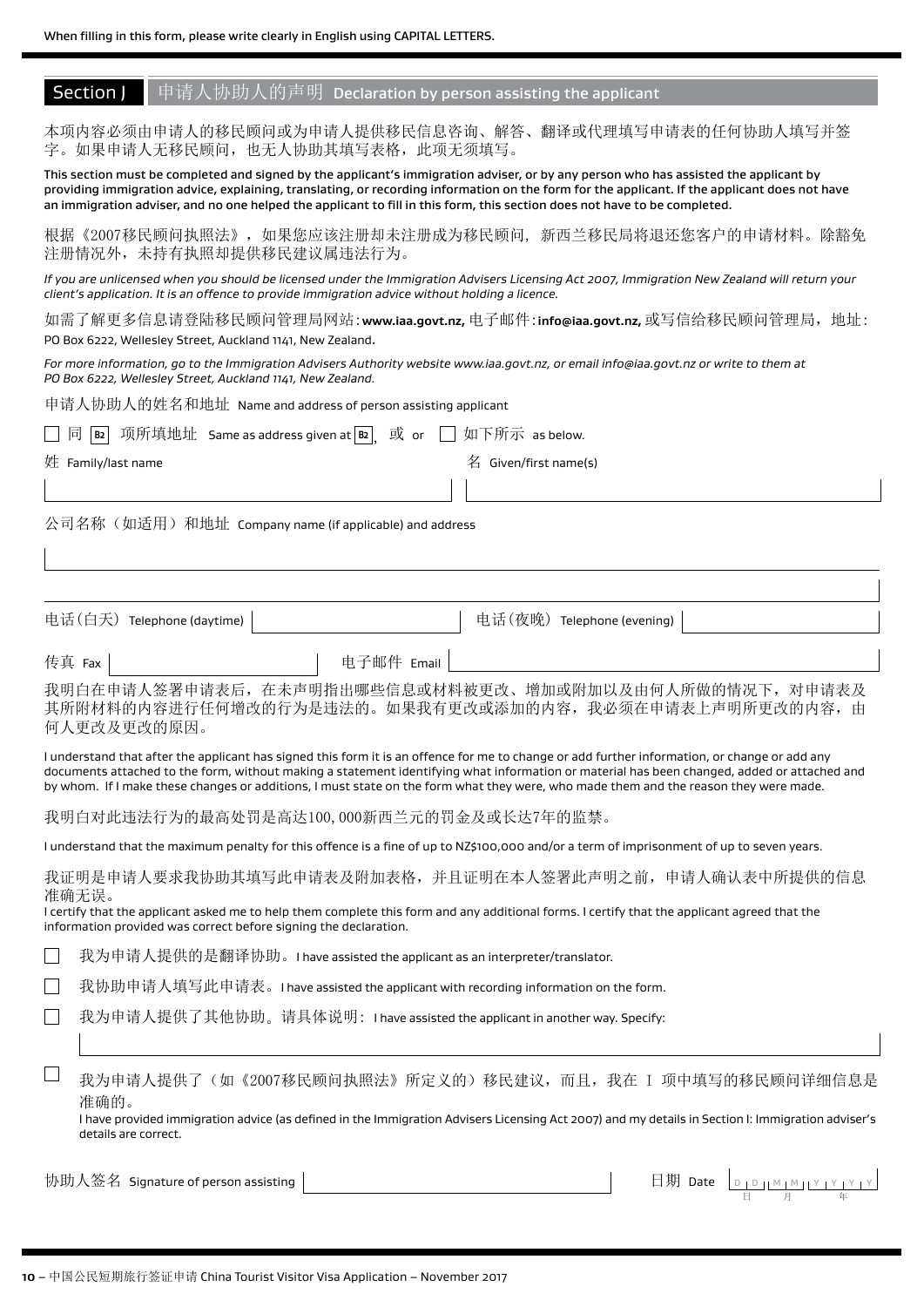# 有关您所提供的信息

### 决定是否可以批准您的签证

新西兰移民局根据您在此申请表中所提供的信息来决定 是否可以批准您的访问签证或限制性签证。我们也有可 能联系您进一步了解情况或向您提供其他移民信息。

新西兰移民局的地址是:新西兰惠灵顿**1473**邮箱。请 注意:这不是您邮寄申请材料的地址。

我们依据移民法2009和移民法规相关规定要求申请人提 供相关信息。申请人不是必须提供所要求的信息,但拒 绝提供有可能导致申请被拒签。

决定您是否可以获准搭乘飞往新西兰的航班

您提供的信息也会被用来决定您是否可以搭乘飞往新西 兰的航班。我们不会将您的个人信息透露给航空公司登 机处;但是我们会依据您在此表格中提供的信息向航空 公司登机处发送登机提示。

新西兰移民局也有可能将您提供的信息提供给其他依法 享有知情权的政府机构或其他机构(如您在声明中允许 的机构)。

如果您来到新西兰,您可以要求查看我们持有的关于您 的信息,并可进行您认为必要的修正。

# 取件方式(申请审理完毕后) Returning your documents

请用安全的邮寄方式将文件邮寄到 **B1** , **B2** 处填写的地址

Please return documents to me by secure post at the address given at:

 $\Box$  B1  $\Box$  B<sub>2</sub>

# Section K

支付申请费和签证税 Paying your application fee and immigration levy

## 关于费用和付款方式的更多信息,请参考用指南 **(INZ 1028)**  或浏览我们的网站 **www.immigration.govt.nz/fees.**

Please see our *Fees Guide (INZ 1028)* or our website www.immigration. govt.nz/fees for more information about current fees, the immigration levy and payment methods.

申请费与签证税 Your application fee and immigration levy

金额 Amount you are paying:

人民币 RMB

申请号 (移民局填写) Application number (office use only)

### 付款方式 Methods of payment

到前台递交申请 Applying in person

如果您到前台递交申请,您必须以现金的方式支付费用, 请携带正确的申请费和签证税。

If you are submitting your application in person, you must pay in cash. Please bring the correct amount with you.

通过邮寄递交申请 Applying by post

如果您通过邮寄方式递交申请,您需以银行转账的方式支付 申请费和签证税。请访问 **www.newzealandvisachina.com** 获取缴费详情。如果申请费和签证税在您递交申请时还没有 到账,我们则无法接收您的申请。

If you are submitting your application by post, you must pay by bank transfer.

Please visit www.newzealandvisachina.com for details of how to pay the application fee and immigration levy. If the fee and immigration levy has not been received by the time your application is submitted, the application cannot be accepted.